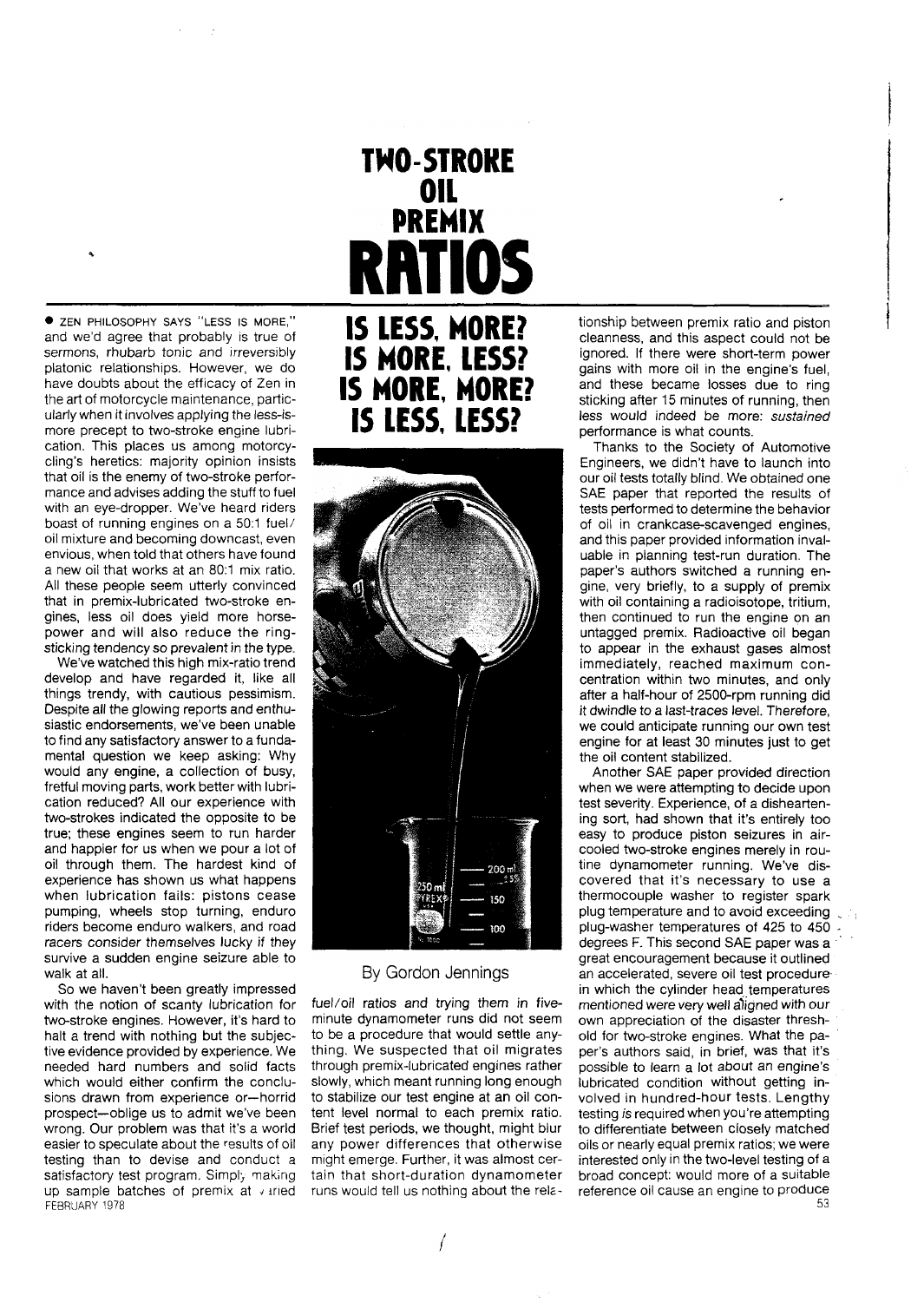## TWO-STROKE OIL PREMIX RRTIOS

more power or less, and would ring sticking be reduced or made worse?

The choice of test engines was based on practical considerations, foremost among them reliability. We didn't want some mechanical failure to abort a test. And we wanted to use a 250cc singlecylinder engine because that's a representative size-and because a single presented the fewest problems in terms of top-end dismantling. The plan was to run a new piston in each series of tests so we'd have no confusion over which premix ratio created the most varnish and/or carbon deposits around the top of the piston and the ring grooves. Finally, we had to consider the possibility of a seizure severe enough to damage the cylinder bore, something that would require a cylinder replacement.



**20:l** Our baseline premix ratio produced 26.9 bhp and the light coating of piston varnish seen here

This final consideration brought us to the Suzuki PE250: the manufacturing process used in making its cylinders yields a superior part, with fairly precise alignment of ports and port windows, and little variation between individual cylinders. Changing cylinders between tests would compromise the overall results and was to be avoided if possible, but Suzuki's nearly-identical cylinders would allow us to continue testing. Finally, we opted for the PE250 because we know it's very reliable, and while not as vigorous as a motocrosser powerplant, the engine does work up more than enough power to give its oil something to resist.

We chose Castrol 40R as our reference oil, knowing that this choice would be 54

widely criticized. Castrol "R" is a castorbase lubricant, bean oil, and if you ask racing's sharpest tuners about it, they'll tell you it's the worst stuff in the worldexcept for everything else. Talk to the Castrol people, and they'll give you a dozen reasons for using their petroleumor synthetic-base two-stroke oils instead of the castor bean juice, before admitting castor provides last-ditch-stand lubrication that the other, less difficult oils can't quite match. Bean oil *is* horrible stuff, and treacherous (more on this later), but it will do the job under the most severe conditions, and that's precisely what we had planned for our oil tests. Besides, it has a marked tendency to cook into varnish and sludge on pistens; consequently, castor would very quickly give us a good indication of a particular premix ratio's influence on cleanness.

Cycle's routine dynamometer work is done at Webco, but for our oil testing we elected to use Jerry Branch's facilities. Jerry's dyno has an old-fashioned waterbrake absorption unit with controls that require its operator to have more arms and eyes than a Hindu idol, but it is fine for comparative horsepower checks, and it is surrounded with just the sort of hardware needed for our premix tests. Jerry's dyno room has three hurricane-force cooling blowers and instrumentation to meter everything from fuel flow to exhaust gas temperature. The only thing it lacks is a television set, which we soon learned was needed to relieve the boredom of waiting while the engine lunged against the dynamometer load for the required hours.

Suzuki had loaned us a new PE250 for our oil testing, and we began this project with an hour of break-in running during which engine speed and load were cycled up and down to approximate the recommendations given by the owner's manual. This running was done on a 20:1 premix ratio, per Suzuki's recommendations, with Castrol 40R carefully blended with 98 octane premium-grade fuel (the latter was obtained, in bulk, from a single source so that a shift in fuel quality would not bias test results). With the break-in completed, a full-throttle power test was made-adjusting the dynamometer's load until the highest torque reading showed on its scale and then noting engine speed. What we had was 25.9 brake horsepower at 7000 rpm, about what Ws'd expected of the stock PE250 engine. Unfortunately, this brief full-throttle blast had sent the spark plug washer temperature soaring up into the 435 degree F. twilight zone very rapidly. Subsequent examination of the spark plug indicated there was a bit too much timing advance, which we then set about correcting. After a couple of tries we got the ignition timing more 15:1 Adding oil reduced variabling and raised the<br>nearly optimized (retarded four degrees output 3.7 bhp over that obtained on 30:1 premix nearly optimized (retarded four degrees

from the standard setting) and made two more power runs--both of which showed the engine output had been raised to 26.9 bhp at 7000 rpm.

With the above horsepower baseline established the endurance testing (for us and the Suzuki) was begun. We somewhat arbitrarily decided to run the engine at 5500 rpm, and throttle and load were jiggled to bring plug temperatures into the  $390-400$  degree F. range. The load re-



30:1 Reducing the fuel's oil content caused heavy scuffing, more varnish and a 12 percent power loss.

quired to hold the above readings was equal to a modest 8.8 bhp, or a third of maximum output. Our reason for choosing a 5500-rpm engine speed was that it made testing relatively painless work. At that speed, we found, the throttle and load settings did not require constant adjustment and the engine seemed happy. Also, we wanted to see whether this condition would be stable in the still relatively new engine: if it became necessary to increase the load to hold the speed and plug temperature readings constant, then we'd have to assume that an hour of break-in running wasn't adequate. In fact, there was no shift in settings or readings during the test phase just described. The Suzuki droned on, and on, and on, as though it would continue forever; we let it continue for a half-hour.

Earlier we'd decided to run for 30 minutes with plug-washer and cylinder-head



**CYCLE**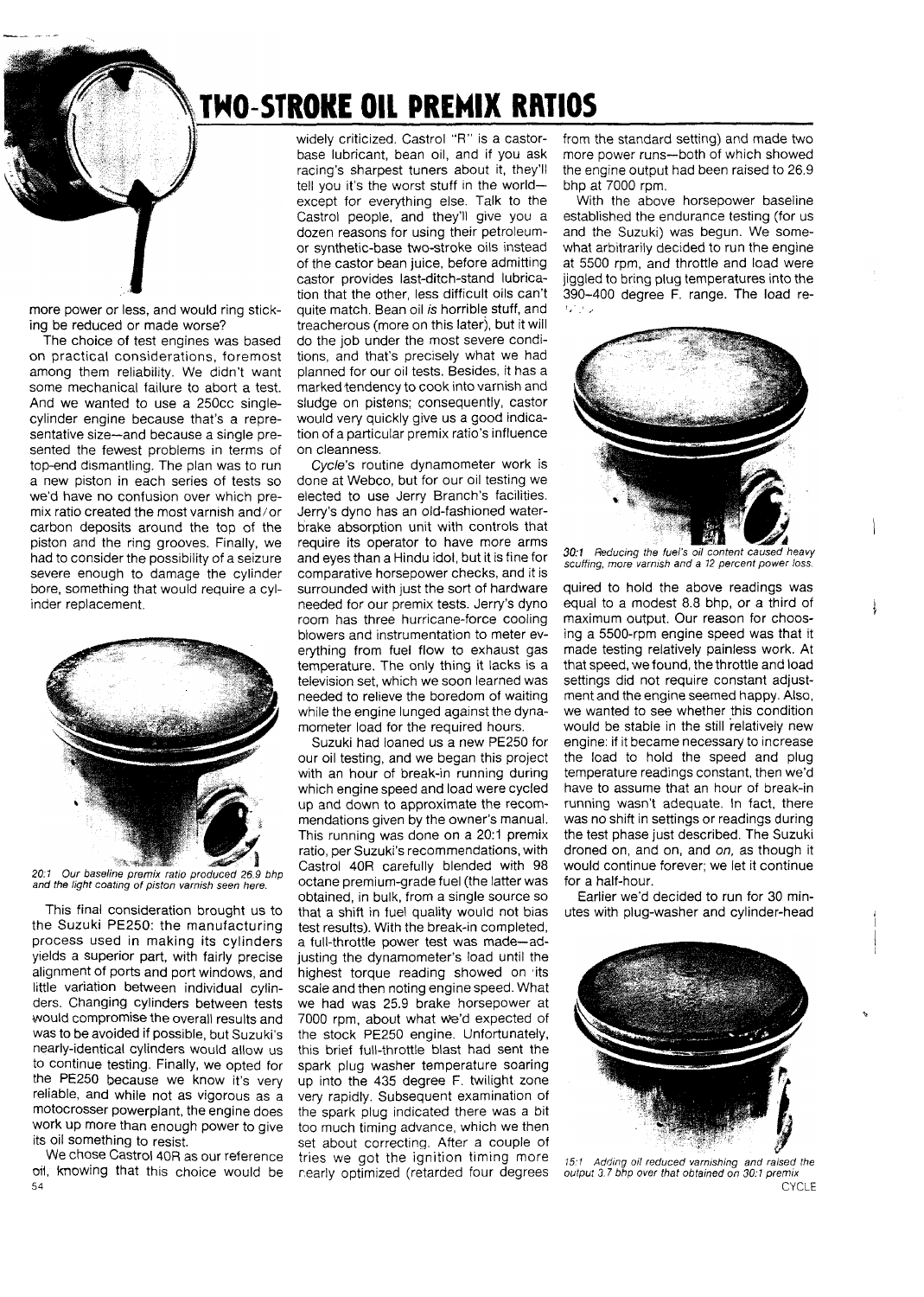temperatures well into the danger zone, and with the moderate-duty phase completed we began the severe-duty testing. There was no question of trying a halfhour run at 7000 rpm and full throttle; neither the PE250 nor any of its cousins will operate at maximum output for more than 15 seconds without melting a piston. But we quickly found that the engine would hold 6000 rpm and a dynamometer load equal to 9.6 bhp without requiring too much coaxing at the controls, and this combination brought the plug temperature up into the 410-420 degree F. bracket-which experience has shown to be a severe test of a two-stroke engine's lubrication. With that plug-washer temperature, cylinder head readings (taken with a thermocouple under the blind plug that closes the head's compression-release hole) were in the order of 385-390 degrees F. We could not measure piston temperature but presumed it to be high enough, at the engine load, to tell us something about the lubrication.

And so it went, for another half-hour, without any indication of distress from the engine. Then, the severe-duty phase completed, the engine was throttled back to bring its plug-washer temperature down to 350 degrees F., held there for two entire cycle of break-in, moderate-duty and severe-duty running was repeated

. after a lot of fiddling with carburetor jets. When you feed an engine 20:1 premix, only 95 per cent of the fluid passing through the carburetor is fuel; five per cent is oil, which does not burn. In switching to a 30:1 premix, we dropped the oil content to 3.3 per cent and changed the fluid's viscosity in the bargain, which meant the engine's air/fuel ratio would be changed unless corrective measures were taken. We took those measures, flowing premix through main-jets into the dark of one night and almost to the lunchbreak of the following day, until we had achieved fuel-flow parity between the 20.1 and 30:1 gasoline/oil mixtures.

A funny thing happened during the break-in period of the 30:1 premix test: at almost precisely the half-hour mark, which is the time the SAE paper said was required for a complete oil exchange, we noticed that engine output sagged slightly. The break-in runs included quick power checks at 5500 rpm and holding a 350-degree F. plug-washer temperature, and we found that the dyno load corresponding to these readings was a trifle lower. We became very curious about the difference in maximum power, if any, but



None of these plugs fouled; the one used in testing 15:1 premix did acquire a heavy coar of deposits.

minutes, and two more 7000-rpm power checks made. Again, after all the teetering on the edge of thermal disaster, the PE250 gave us the same 26.9 bhp, and we hadn't even changed the spark plug. Suzuki's manual says the PE250 should be run on a 20:1 mixture of gasoline and castor oil, and there was nothing in the results of this first test to suggest otherwise. The plug was reasonably clean after two hours of continuous running, and when we removed the piston it too was clean-despite the presence of "death ash" on the underside of its crown, which is a certain sign of dangerously high piston temperatures.

We installed a fresh piston/in the PE250, with new rings, and a batch of 30:l premix carefully prepared. And the FEBRUARY 1978

we resisted the temptation to depart from the test procedure we'd set for ourselves and waited until the one-hour break-in period was finished before giving the engine a full-throttle blast. And when we did, the engine produced 24.5 bhp at 7000 rpm, which was almost 10 per cent below the power obtained from 20:1 premix. This appeared to be clear evidence that in the relationship between premix oil content and horsepower, less is less.

The post-break-in power run was followed with the same 30-minute moderateduty and severe-duty periods, as in the 20:l premix testing, and finished off with the same two-minute cool-down (to a 50 degree F. plug temperature). Then came the final power check, two maximumeffort blasts at 7000 rpm, and the final

word on the 30:1 premix ratio: a drop to 23.6 bhp, for an overall power loss of 3.3 bhp or 12.2 per cent. Also, on the second of these power checks, engine output sagged perceptibly, so we were not surprised to find that the piston was marked by scuffing. The piston didn't seize, but it obviously had been at the ragged edge of seizure. Further, it was very much dirtier than the one we'd run on 20:1 premix. So on both counts, power and cleanness, less was less.

After the 30:1 testing had been completed and we had taken the PE250's top end apart for a new piston and rings, we had a difficult decision to make. Not only had the piston been scuffed, the cylinder bore had suffered, and we were forced to consider switching to a new cylinder. That option finally was discarded, because even though the testing to follow-scheduled for a 15:1 premix ratio-would surely give results made a bit worse by the poor condition of the cylinder bore, we knew that a new cylinder could not be substituted without raising a chorus of "Ah Ha's" from the less-is-more adherents. We did ultimately scrub the worst of the rough spots out of the wounded bore with emery paper and, with time running out (others were waiting to use Branch's dyno facility), slammed it all back together with a new piston and resumed running.

Again, we changed the carburetion to maintain the original effective air/fuel mixture. The 15:1 premix, which has a 6.7 per cent oil content, is appreciably more viscous than 20:1 or 30:1 premix and required raising the jet needle one notch to get the part-throttle mixture right as well as a main-jet adjustment. And again we did an hour of break-in before attempting a full-throttle power check, and we could almost hear the engine heave a sigh of relief as its oil supply began to increase. Then came the pre-endurance power check, and we were pleased to get 26.6 bhp at our 7000-rpm checking speed out of this somewhat unhealthy engine. It was down 0.3 bhp from its best performance on 20:l premix, and we just didn't know if that was a function of the scored cylinder, or if Suzuki's mix-ratio recommendation simply was in all ways best for the PE250. Anyway, we continued to run, proceeding through the moderate-duty and severeduty phases, and finished the test program with a final power check with the 15:l premix. To our astonishment, the hour of running had improved the suffering engine's health, and it then gave us the highest power reading we obtained in the course of this project: 27.3 bhp at 7000 rpm, an output only 0.4-horsepower higher than the Suzuki's best effort on 20:1 premix, but no less than 3.7 bhp above the performance on 30:1 premix.

*(Continued on* **page 712)** 

55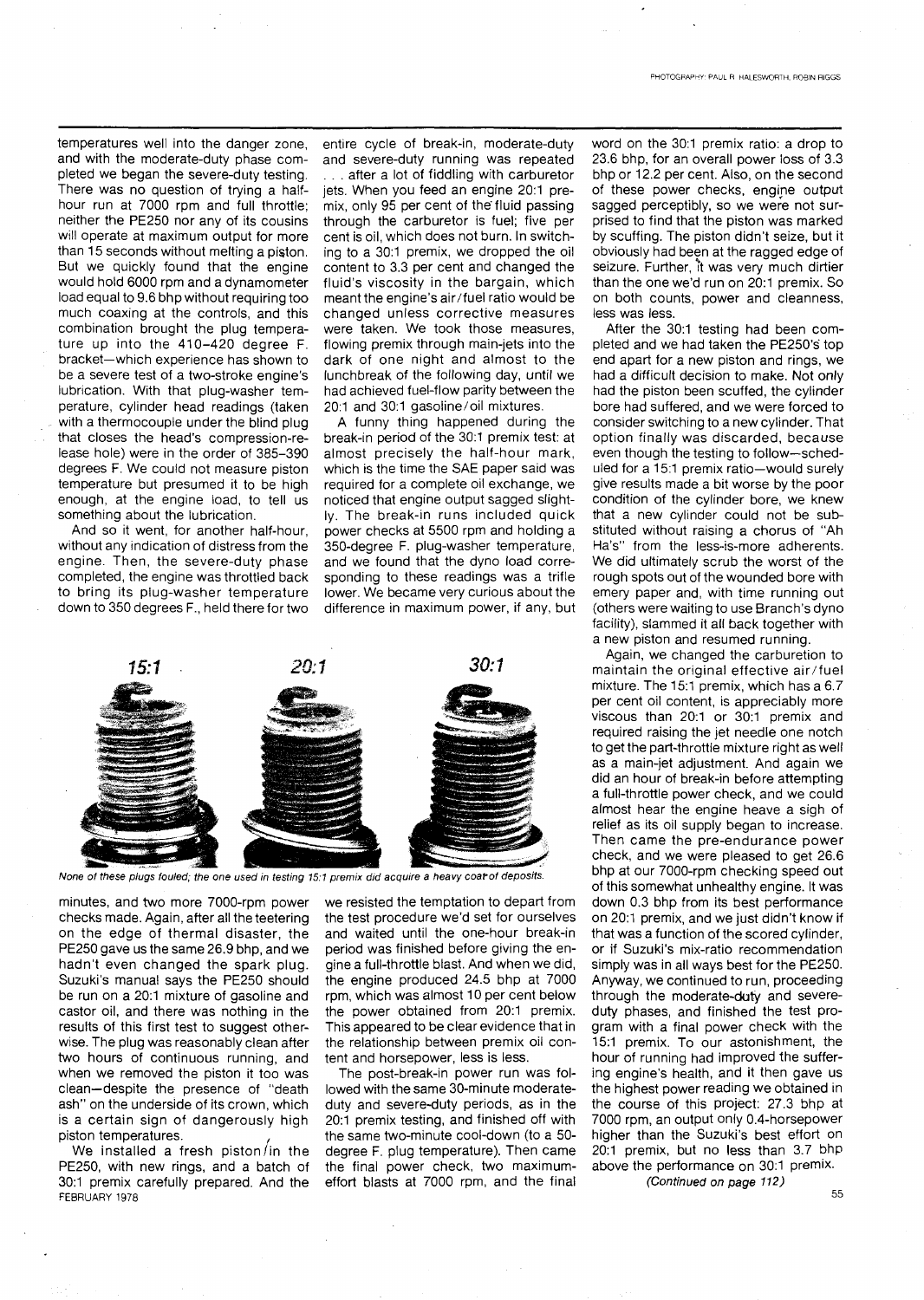



When your points wear out this time, replace them with a Dyna Ill solid-state ignition system.

Install it in minutes, set it and forget it )nce you "dial it in," the timing and elec-  $\dagger$ tronically controlled dwell never change. No adjusting . . . no replacing. And Dyna Ill is guaranteed for 5 full years.

Available for Honda Fours including GL1000, Kawasaki Fours, Suzuki Fours, and all 1970 and later BMW and Harley-Davidsons.

To find out more about Dvna Ill. write us. We'll.send you

literature explaining the system as well as currentlv published test reports. **\$98.50**<br>See them at your

local dealer or order direct

from:<br>K.V. PRODUCTS **1062 East Cypress Ave., Covina. CA 91724** (213) 331-6202

**SOLID STATE, POINTLESS IGNITION SYSTEMS** 

experimental error to be reckoned with in

this kind of testing, but when you find a 3.7-bhp difference, when you have Sample B giving a result 15.7 per cent better than that of Sample A,.then there simply isn't a lot of room for argument.

OIL RATIOS ............ Continued from page 55

The horsepower difference we found between runs on 30:1 and 15:1 premix is, we think, conclusive evidence against the entire less-is-more theory. There always is

We did everything we could to avoid producing a bias in favor of our pre-test position: we found an ignition setting the engine liked and left it alone; we went to great lengths to erase air/fuel mixture differences when running the three premix samples; we used the NGK BBEV spark plug recommended by Suzuki in all testing, and the same plug stayed in the engine for the entire duration of each sample test-from the beginning of breakn right through the last power check; we neasured the pistons used in the test to nake sure they were all precisely the same size; and we followed the same procedures for all the tests, monitoring plug, head and exhaust temperatures to be very sure all conditions but lubrication 'emained the same. Maybe, with all the work we did, the only sure thing is that the PE250 engine we tested, running on a mixture of premium-grade gasoline and Castrol 40R oil, did make appreciably nore power when the premix's oil content was raised from 3.3 to 6.7 per cent and all other things were kept equal. Maybe hat's all we can say we've proved-but we can say that much with the assurance hat comes from hard facts.

Only a little less firmly-factual was the pattern of cleanness that developed in our oil testing, and what we're pretty sure we found is going to blow your minds. There vas no evidence of ring-sticking with any of the premix samples tested, but we think hat would have occurred if we'd extended the severe-duty testing from 30 ninutes to a couple of hours. Why do we hink that? Because one of the premix samples left a lot of varnish on its piston. Yhich one? Surprisingly (for anyone who'd never seen it happen before), it was the 30:1 premix with the lowest oil conent. The cleanest piston, by a slight and hus disputable margin, was the poor, abraded devil that ran last, in a scored cylinder, on the 15:1 premix. Judging from his piston's skirt, which was covered with vertical scratches, we hadn't been sufficiently careful in washing out grit from the emery paper. Still, it had given us the best horsepower and did seem to be slightly cleaner than the piston from the 20:1 premix testing; both were much less varnished than our 30:1 piston. So it appears that piston cleanness actually *improves* as the percentage of oil in premix is increased, at least in the 15:1 to 30:1 mixatio range. Our results might have been more clear had we been more careful in

that cylinder clean-up, but we think the basic relationship between oil volume and piston cleanness was reasonably well defined by our test program.

Our oil testing kept Branch's dynamometer facility tied up for a week and devoured more man-hours than the Thirty-Years War, and the results can be given in a single, brief sentence: "Engine output and piston cleanness improves as premix oil content is increased." We've already presented the necessary qualifiers to that statement, and though it may be a touch wobbly at the knees the statement stands. We think what we have here is a fundamental truth, and anyone who would change our minds will have to do at least as much hard investigative work as we have done. Personal opinion and conclusions drawn from random experience were what we had before we made the investment in mixing fluids, twirling wrenches and, above all, in enduring the infernally noisy purgatory of Branch's engine-test cell. Anyone who would prove us wrong will have to make the same investment and come up with something a lot more solid than an opinion voiced by the service manager of Bud's Cycle Center in Meadow-Muffin, Iowa.

Of course, the oil testing we did was a narrow-spectrum effort, with narrow goals and narrow results. We know it leaves questions hanging in the air, and two of these are worth our consideration: first, what would have been the result if we'd conducted our tests with something other than a castor-based oil; and second, how did the whole less-is-more trend get started if the concept had no merit? Answers to both questions are to be found by studying the history of the specialized oils developed for two-stroke outboard-marine and chain-saw engines, and in those units the requirement for oils is not so much centered on lubricity as freedom from spark plug fouling.

Oil, of almost any sort, does tend to cause the formation of fouling deposits on spark plugs, which in turn creates coldstart problems and misfiring and a whole host of posterior pains. That's a fact, as you probably are aware, and it also is a fact that the plug we used in testing 30:1 premix is a lot cleaner than the one from the 20:l test, etc. It's a fact, too, that people who operate outboard and chainsaw engines generally don't know anything about any kind of engine; for the bass fishermen stranded in the middle of a lake, fouled plugs might as well be a broken crankshaft. High mix-ratio oils, like the 100:1 stuff compounded by Mc-Culloch back in the early 1960s, were invented to keep plugs clean and the bass fisherman happy.

Today's high mix-ratio oils, like those developed years ago, use a base stockwhich may be refined petroleum or synthetic in origin-heavily fortified with additives that improve lubricity and promote

(Continued on page 121)

**CYCLE**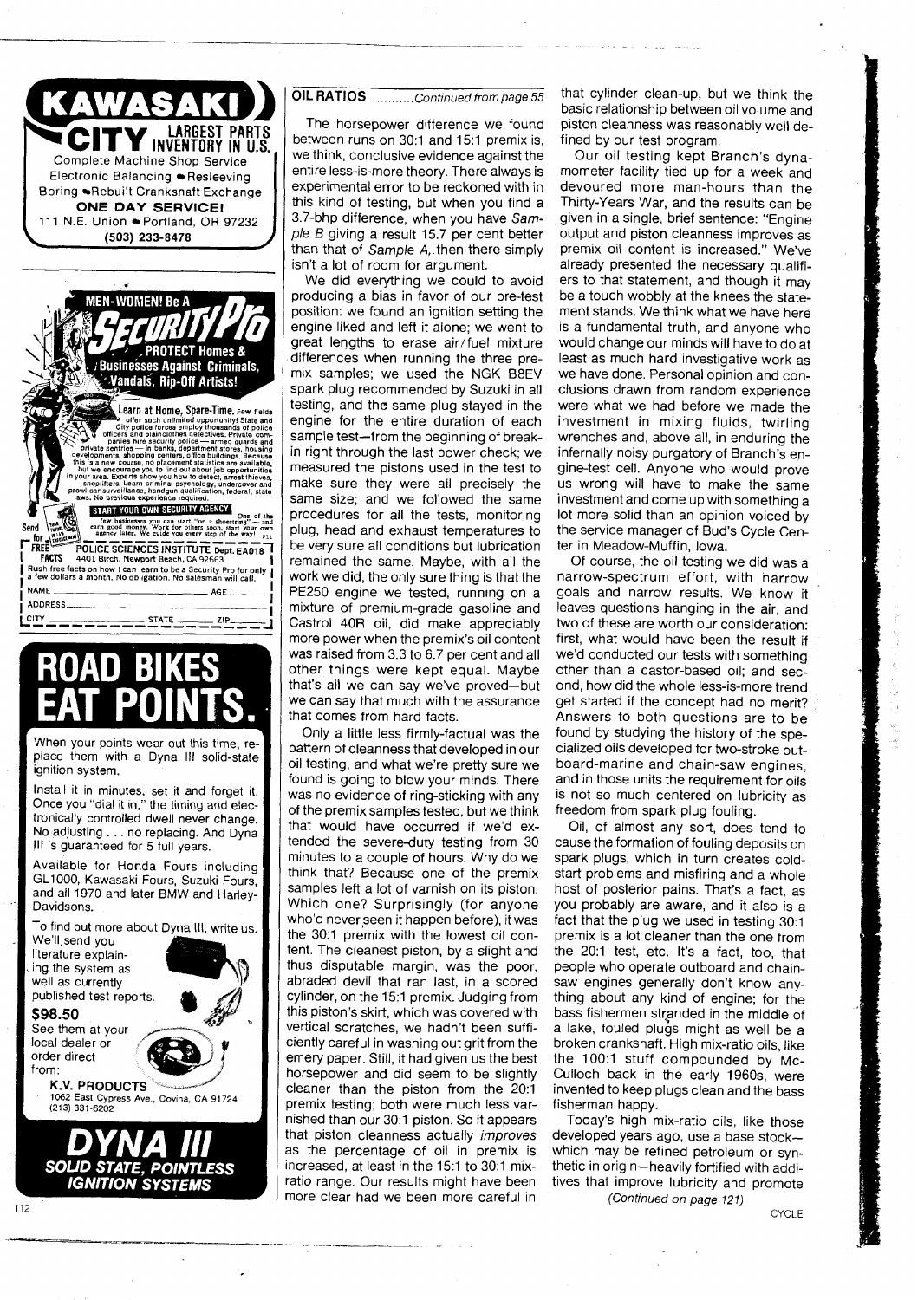### **OIL RATIOS** ........ Continued from page 112

cleanness. The additives can be anything from a petroleum substance called "bright stock" to polymeric chemical compounds. And they can do anything from a wonderfully effective job to bringing about an almost immediate disaster. The best of them are very nearly as good as castor in terms of hard-grunts lubricity and are vastly superior when engine cleanness is taken into consideration. Also, most (but not all) of the petroleum and synthetic based "additive package" lubricants do not have castor oil's dangerously short shelf-life.'Mix castor with gasoline and/or leave it exposed to air, and its lubricating qualities quickly degrade; you can use today's batch of castor/gas premix for tomorrow's racing but it's no good for the next weekend. Old castor premix will coat spark plugs with black, tar-like deposits, and its lubricating quality isn't worth zilch, which is why the Castrol people would really rather have you use their less-touchy, easier-to-livewith, and entirely-adequate conventional additive-package oils.

Why didn't we use one of the noncastor, additive oils? Actually, for what we planned that wasn't possible, because we wanted to try different mix ratios, and doing that with additive-package oils is just asking for trouble. These oils' additive contents presumethat the user will follow the directions on the can. If the makers' plan for a 50:1 premix ratio, they may use bright-stock to provide scuff resistance, but they won't include much of it in the additive package because it's very dirty, and they'll toss in an extra dash of a detergent chemical to keep the brightstock from collecting like so much black glue. Now after all that juggling of additives they may have a terrific oil, but it won't be anything we can use in testing premix ratios. If we mix it at 20:1 instead of their 50:1, we'll be pouring more than twice as much bright-stock over our test engine's piston as is healthy, and the doubled amount of detergent chemical may not help, because some of those actually become a dirtying agent above certain levels of concentration. Finally, we couldn't be sure that an additive-package oil would be the same from one bottle to the next, even if all had the same brandname. We **know** that these oils' additive contents do get changed without any announcement being made. Some of the additives are expensive, some are in short supply, and changes do occur.

For the reasons just given, we were obliged to do our testing using castor oil, which we admit is horrible stuff in every way but two: it does the job when oils depending on a chemist's slight-of-hand won't, and it let us shoot a couple of big holes in less-is-more Miracle-Oil trendiness. Less, in the context of premix lubrication, isn't more; it's less, just as logic always insisted. FEBRUARY 1978



121